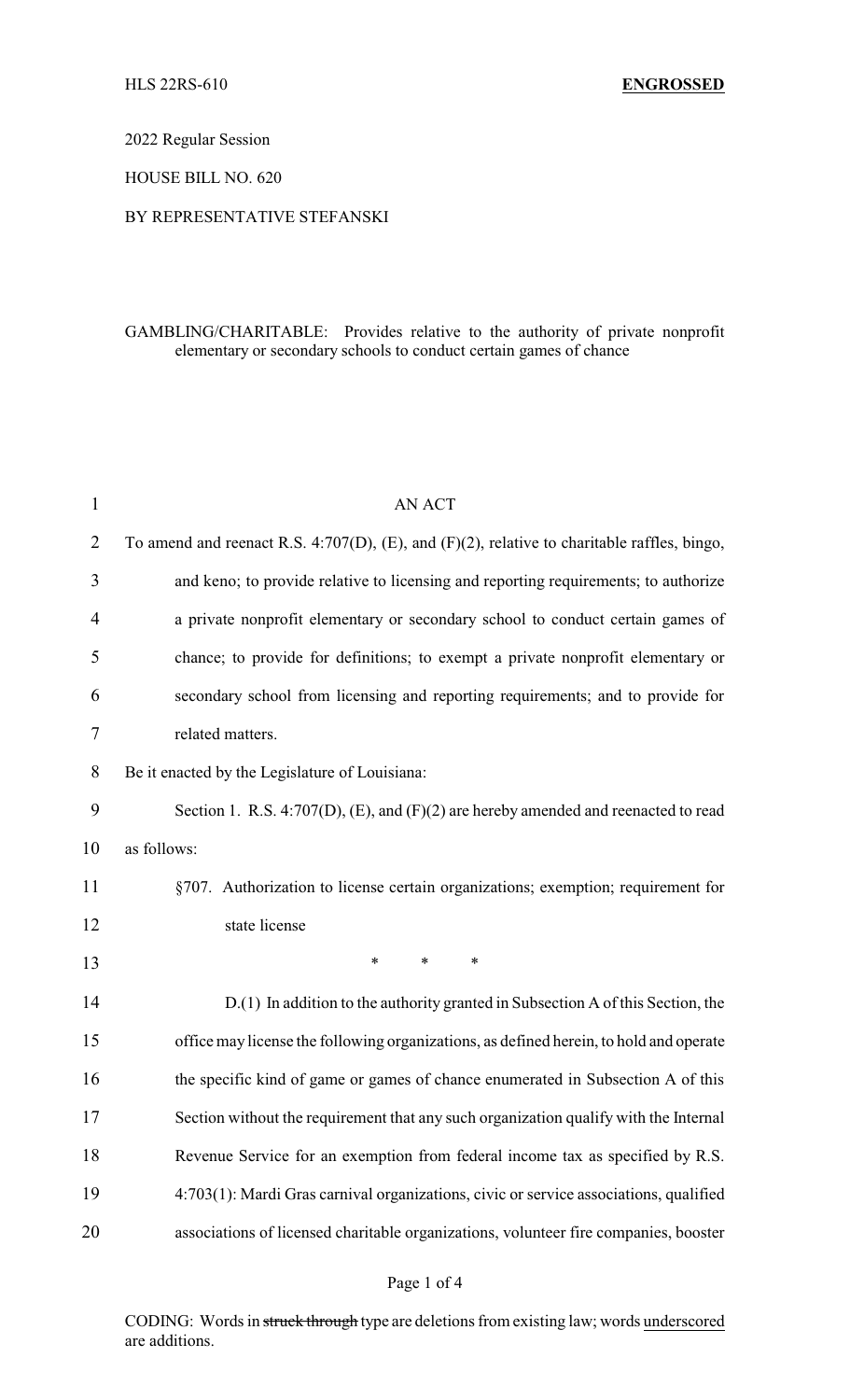clubs, parent-teacher associations, private nonprofit elementary or secondary schools, and public institutions of higher education.

 (2) In addition to the authority granted in Subsection B of this Section, the governing authority of any parish or municipality may license the following organizations, as defined herein, to hold and operate the specific kind of game or games of chance enumerated in Subsection Bof this Section without the requirement that any such organization qualify with the Internal Revenue Service for an exemption from federal income tax as specified by R.S. 4:703(1): Mardi Gras carnival organizations, civic or service associations, qualified associations of licensed charitable organizations, volunteer fire companies, booster clubs, parent- teacher associations, private nonprofit elementary or secondary schools, and public institutions of higher education.

 E. In addition to the provisions of R.S. 4:703, the following definitions shall apply for the purposes of this Section:

 (1) "Booster club" shall mean an organization which promotes and supports 16 the activities, functions, or programs of a public or a private nonprofit elementary or secondary school in this state and which has been designated by the school board of the parish or city in which such school is located to collect funds in the name of that school.

 (2) "Civic or service association" shall mean an organization domiciled in 21 this state which is operated for the purpose of promoting the social welfare or providing service to the community and which has derived five thousand dollars or less in gross receipts from its charitable games of chance during the prior calendar year.

 (3) "Mardi Gras carnival organization" shall mean an organization domiciled in this state which presents pre-Lenten festivities, including street parades, and which has received a permit to parade from a municipal or parish governing authority.

 (4) "Parent-teacher association" shall mean an organization which is comprised of teachers and parents of children enrolled in a public or a private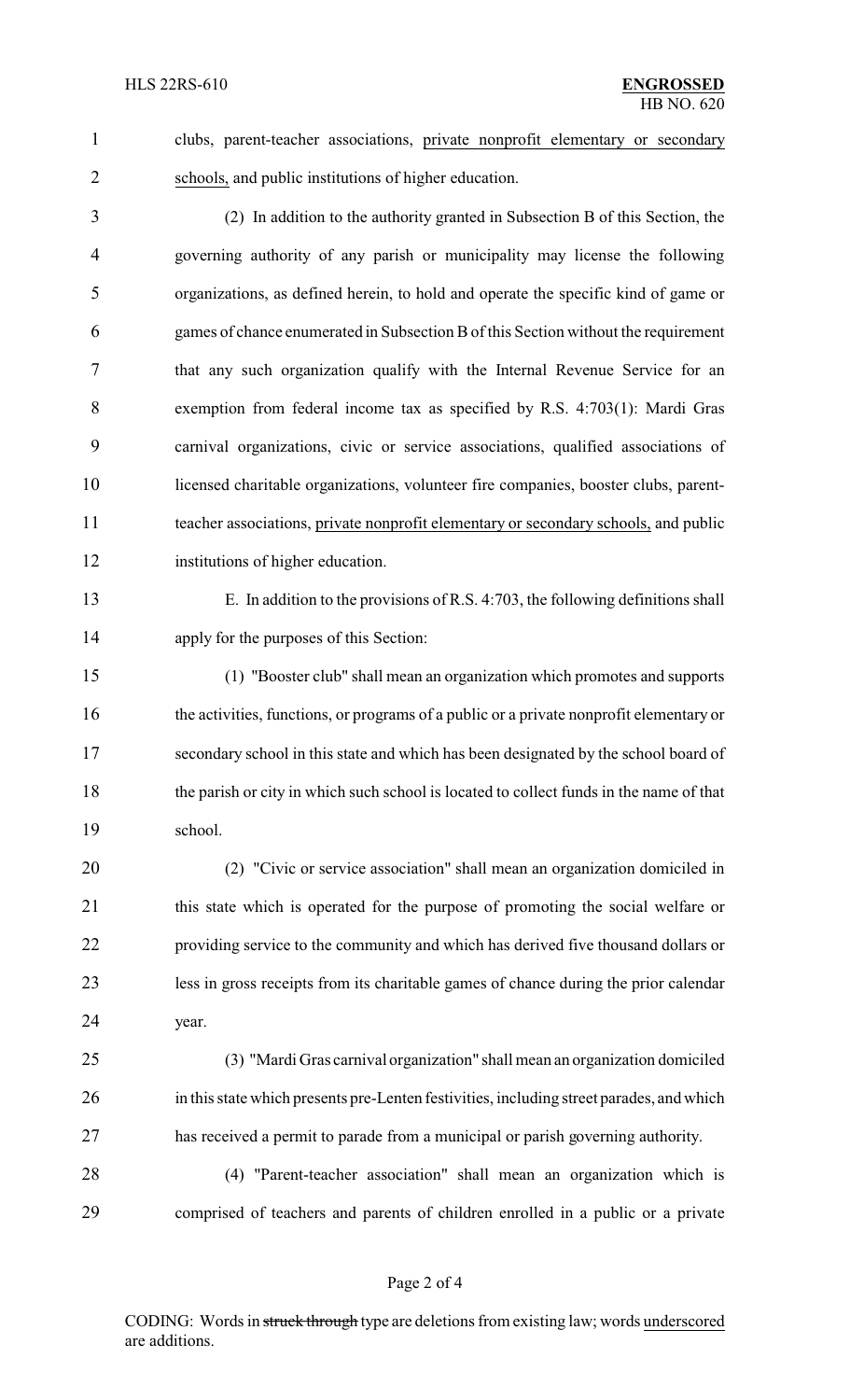nonprofit elementary or secondaryschool in this state and which has been designated 2 by the school board of the parish or city in which such school is located to collect funds in the name of that school. (5) "Private nonprofit elementary or secondary school" includes every nonprofit private elementary or secondary school within the state of Louisiana.  $(5)(6)$  "Public institution of higher education" includes every in-state public graduate and undergraduate institution, public junior and community college, public

 technical institute, and each separate school or department of the institution, college, or institute when the entire net proceeds are devoted to support the institution.

 $(6)(7)$  "Volunteer fire company" shall mean an organization which has been engaged by the governing authority of a parish, municipality, or fire protection district to provide fire protection services to the area of this state under its 13 jurisdiction and which is comprised predominantly of individuals who provide such services voluntarily and without compensation.

- F.
- \* \* \*

 (2)(a) Any club, organization, group, or association which has a membership comprised exclusively of children enrolled in a public or private nonprofit elementary or secondary school in this state and which is approved to conduct activities in such school by the principal of such school in accordance with school board policy shall be exempt from the licensing and reporting procedures enumerated in R.S. 4:708 through 716 of this Chapter in a municipality or parish whose governing authority has decided to permit raffles, bingo, and keno within its limits as provided in R.S. 4:706. Such club, organization, group, or association shall be exempted from licensing and reporting procedures only for the conducting of 26 raffles as a means of fund-raising fund-raising.

 (b) A private nonprofit elementary or secondary school in this state shall be exempt from the licensing and reporting procedures enumerated in R.S. 4:708 through 716 of this Chapter in any municipality or parish whose governing authority